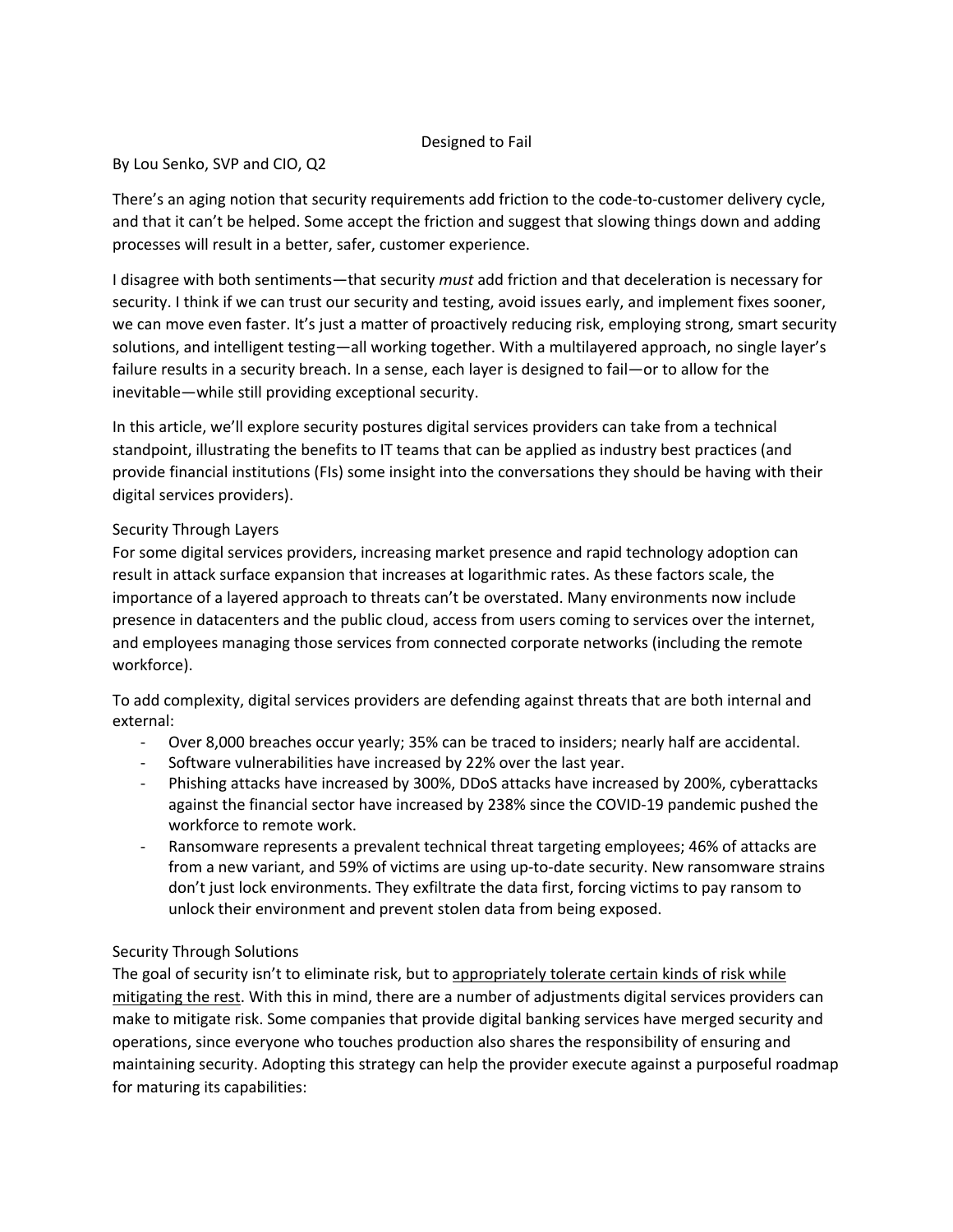- Digital banking services providers must evolve alongside FIs' security, compliance, risk, and fraud teams. Security engineering and tools team should consider building out Application Security functions within their DevOps team, adding Security Incident Response functions, even establishing further approaches such as establishing a Security Operations Center and a fraud assist team. It may be critical for digital services providers to build out security architecture featuring an insider-threat and threat-intelligence platform to provide the airtight security FIs demand.
- Implementing respected industry frameworks may also serve to elevate a service provider's posture, which can help apply a new tool while better defining the problem/control statement. Service providers should also keep their eye on mastering the five levels of the new Cybersecurity Maturity Model Certification (CMMC), in order to evolve from practicing 'good cyber hygiene' to executing enhanced practices to detect and respond to advanced persistent threats (APTs).
- Technology stacks should be refined continuously; this can be accomplished by adopting a suite of innovative, leading solutions, including encoding and blockchain technologies, third-party service augmentation, threat-mitigation tools, and more.

### Security Through Architecture

While the above strategies represent significant steps in building out a mature security organization, the adoption of zero-trust implementation where every access request and session is authenticated separately represents a significant step for providers to take. In this approach, what's inside the network is treated no differently than what's outside, and each level is designed to fail without compromising overall protection.

Zero-trust implementation can start with access tied to employee roles, authentication, and the application of minimal security. Identifying the user and applying their role-based security shouldn't grant them access to anything other than the *opportunity* to authenticate against something they want to access. Rigorous evaluation and standards for employee access should be agreed upon by internal stakeholders and regularly reviewed.

An employee's standard access may cover corporate domain network login access, Single-Sign-On (SSO) access to email, personal and shared group drives, email distribution lists, collaboration suites, and the default application access for the role (which shouldn't be confused with the actual application role access). Here's an example; if you work on the digital service provider's accounting team, you get access to the SSO that allows you to log in to NetSuite, but you also need a NetSuite account. That NetSuite account then requires appropriate security to be added to your role within the application itself. So, access to one thing (the corporate network) does not imply access to another (the applications).

Another strategy sees employees only able to use a device managed by the provider to access the provider's network. In this strategy, the network looks for deployed certificates, so only endpoints that meet the provider's security posture can access the network. This strategy can be strengthened by tying all work campuses to a single network domain and requiring all remote employees to first connect to the corporate domain using multi-factor authentication (MFA) and an SSO to VPN.

Once logged into a hosting environment, the provider can consider employing Privileged Access Management (PAM), which requires employees to request access to assets. If someone's role is allowed to access the asset, they can self-service a request for access, which is documented and granted. Once